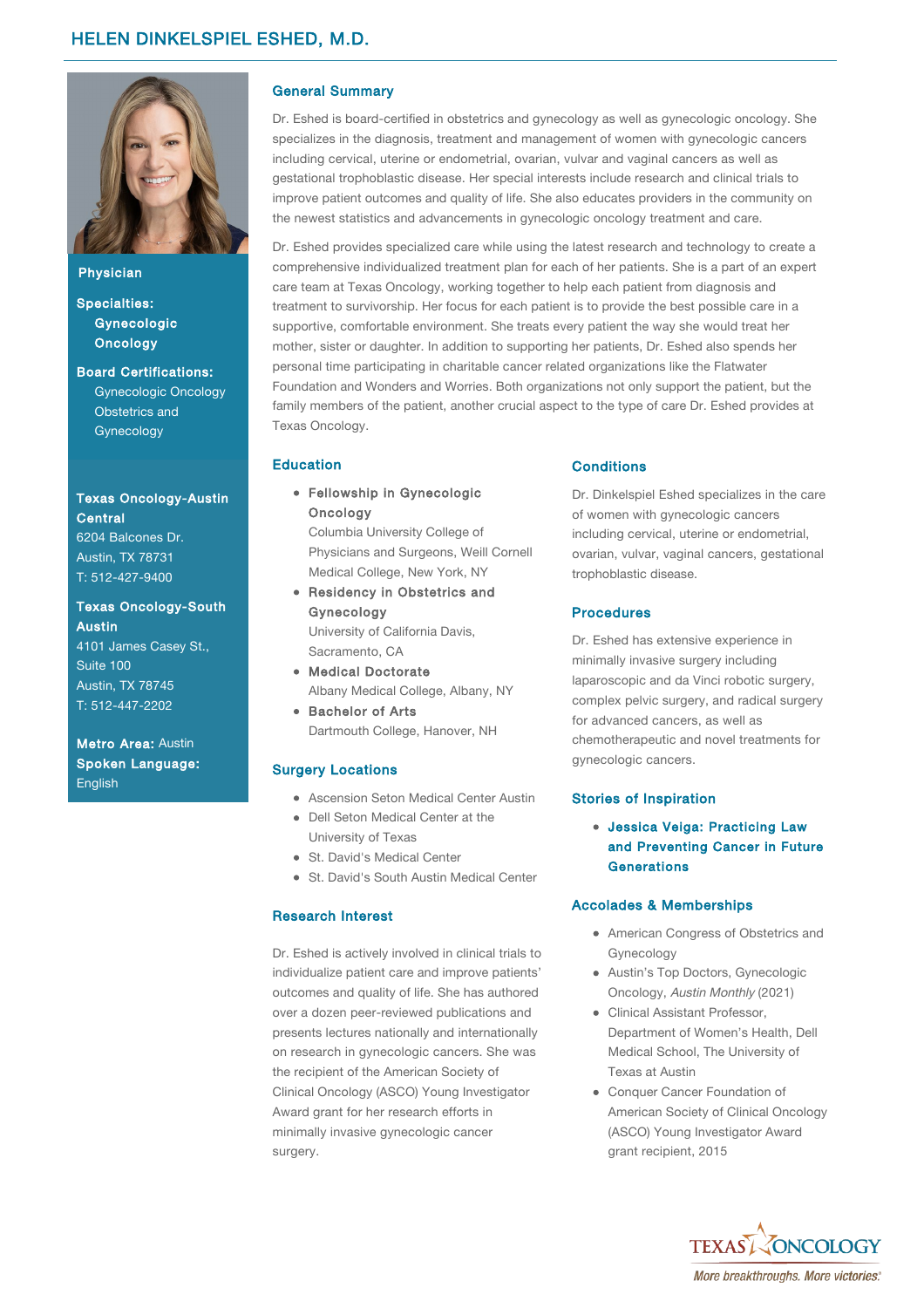Dr. Eshed is the principal investigator in USOR 17052 using an anti-PD1 monoclonal antibody REGN2810 vs. investigator's choice chemotherapy for metastatic or recurrent platinum resistant cervical cancer.

#### Other Information

Originally from Tennessee, Dr. Eshed's love for travel permeated her experiences in university and training. Dr. Eshed attended Dartmouth College in New Hampshire before going on to medical school at Albany Medical College in New York. She then finished her residency at the University of California Davis. After completing her fellowship training in Gynecologic Oncology at Columbia University and Weill Cornell Medical College in New York, NY she came to Austin, Texas to start her career and her family.

In addition to her clinical, academic, and research pursuits, Dr. Eshed stays active and has a passion for competitive racing including Ironman, marathons, and triathlons, having competed in the Boston Marathon, USAT Olympic National Championships, Ironman 70.3 World Championships, Ironman Couer d'Alene, and Ironman Mont Tremblant.

Dr. Eshed also enjoys spending time with her family including her husband, daughter, son and dog. She loves the outdoors, specifically skiing and hiking. In addition to her love for traveling, she is also passionate about music, making Austin the perfect city to live and raise her family.

#### Quotes from Online Portal

"Dr. Eshed is outstanding. She was recommended by my GYN and I have been a patient over 2 years now. She takes the time to answer all questions and is extremely knowledgeable. No question is too small. She is patient and understanding. In my experience, she's not rushed to surgeries or extreme measures and looks at all factors while listening and understanding any concerns. She, and all of her staff, are fantastic and I'd definitely recommend."

"Dr. Eshed is a wonderful, dedicated and gifted doctor. I am so blessed to have her as my oncologist. It is because of her that I am still alive today, and that is not an exaggeration. My children and grandchildren are the most precious thigs to me and I would not hesitate to call on her if in need."

#### Research Interest **Accolades & Memberships**

- Flatwater Foundation board member (2020 – present)
- Society of Gynecologic Oncology
- Super Doctors Texas Rising Stars, 2016-2018
- Texas Oncology Austin Executive Committee member (2020 – present)
- Texas Oncology Austin Marketing Committee member (2017 – present)
- Women's Health & Perinatal Professional Practice Committee member, 2020-present
- Wonders & Worries Board Member